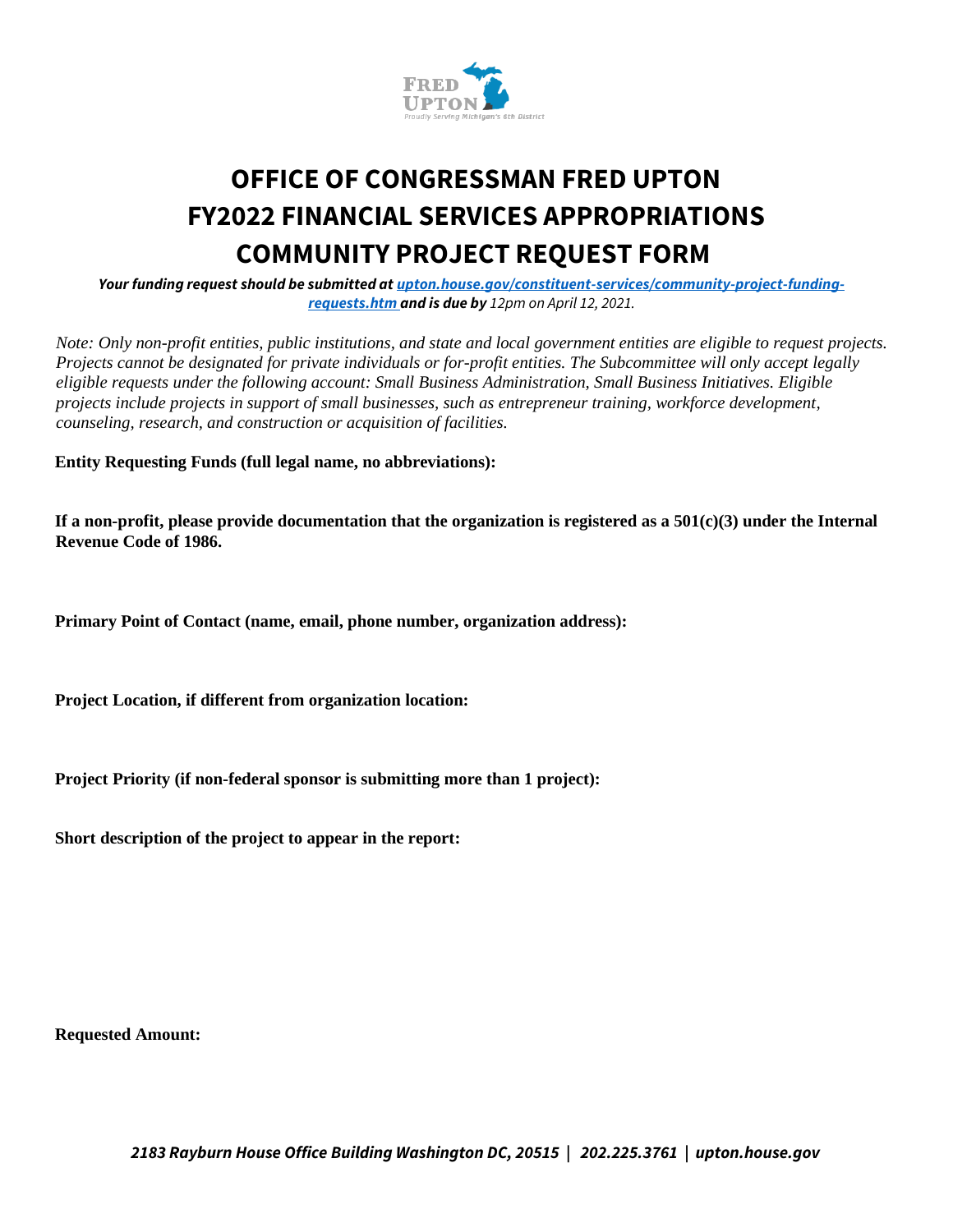**Has this project been submitted to any other Members of Congress? If so, which Member(s) and who is the staff point-of-contact:** 

**Complete Description of Project, including purpose and benefits provided by the Community Project (limit 1000 characters, including spaces):** 

**Please include documentation of community support (examples: Letters of support from elected community leaders (e.g. mayors or other officials); press articles highlighting the need for the requested Community Project Funding; support from newspaper editorial boards; evidence the project is listed on State intended use plans, community development plans, or other publicly available planning documents); resolutions passed by city councils or boards):** 

**Why is the project a priority, including the local, regional, and/or national benefits provided by the project?** 

**What is the total cost of the project? Please include funding requested broken out by discrete activity, if applicable.** 

**If the request does not fully fund the project, describe where the remaining funding comes from to fund the project.** 

**If the appropriations committee is not able to provide the full amount of funding requested, can this project start in a limited capacity? {yes/no}** 

**Is this a new or ongoing project?**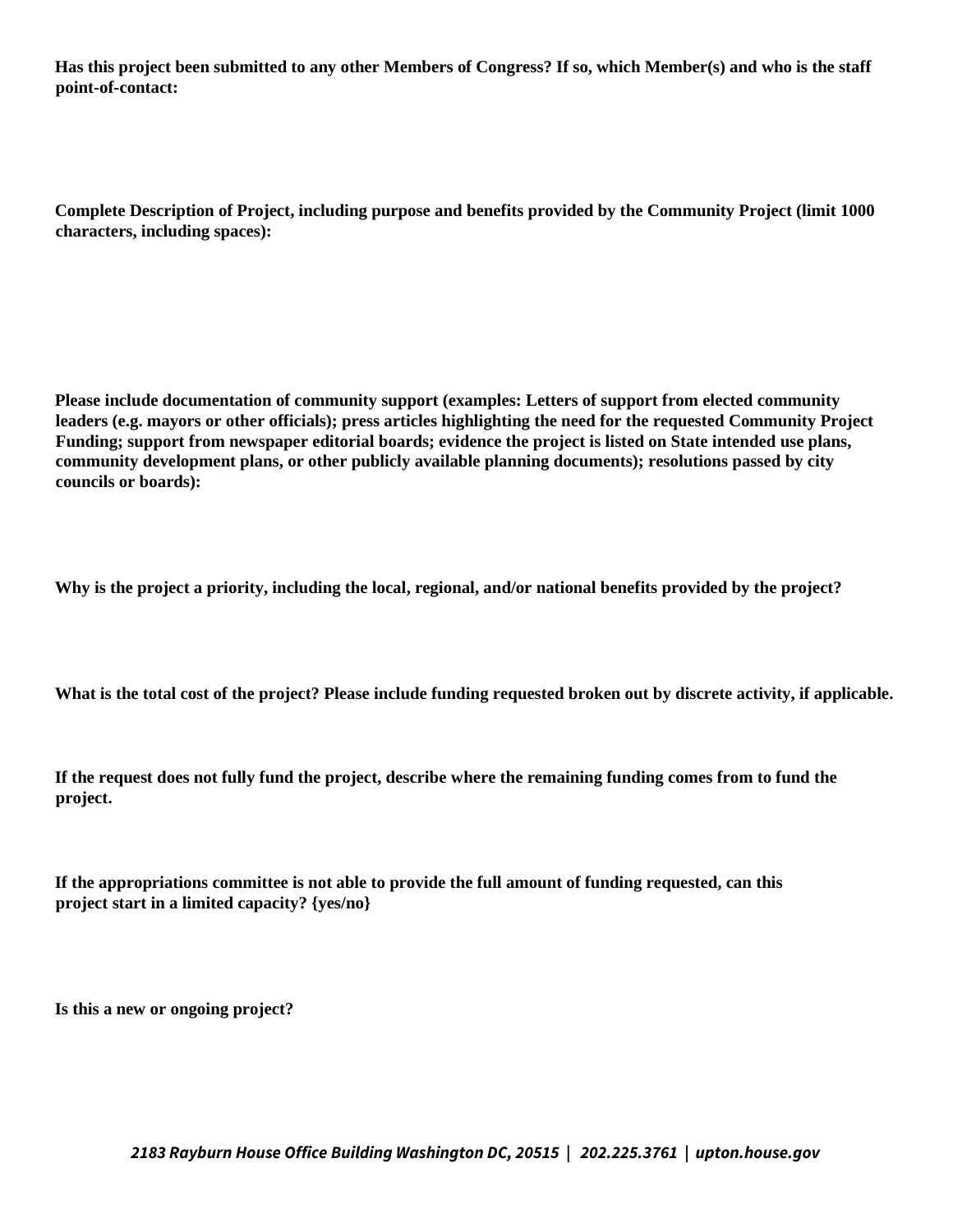**Please provide a history of funding for the project, including Federal, state, or local government; non-profit; corporate.** 

**Are there matching funds associated with the requested funds? If yes, please list the source(s) and amount(s).** 

**Will the funds go to an organization that will make sub-grants of those funds to other organizations? If yes, please list the sub-grantees, and provide full contact information for each.** 

**Is the project a capital project or will the funds support operating costs?** 

**Provide the oversight and management structure, including accountability measures, of the project. Who will oversee and be accountable for the administration/management of the project?** 

**What performance standards will be used to evaluate whether the program or project supported by the funds meets its mission?** 

*2183 Rayburn House Office Building Washington DC, 20515 | 202.225.3761 | upton.house.gov*